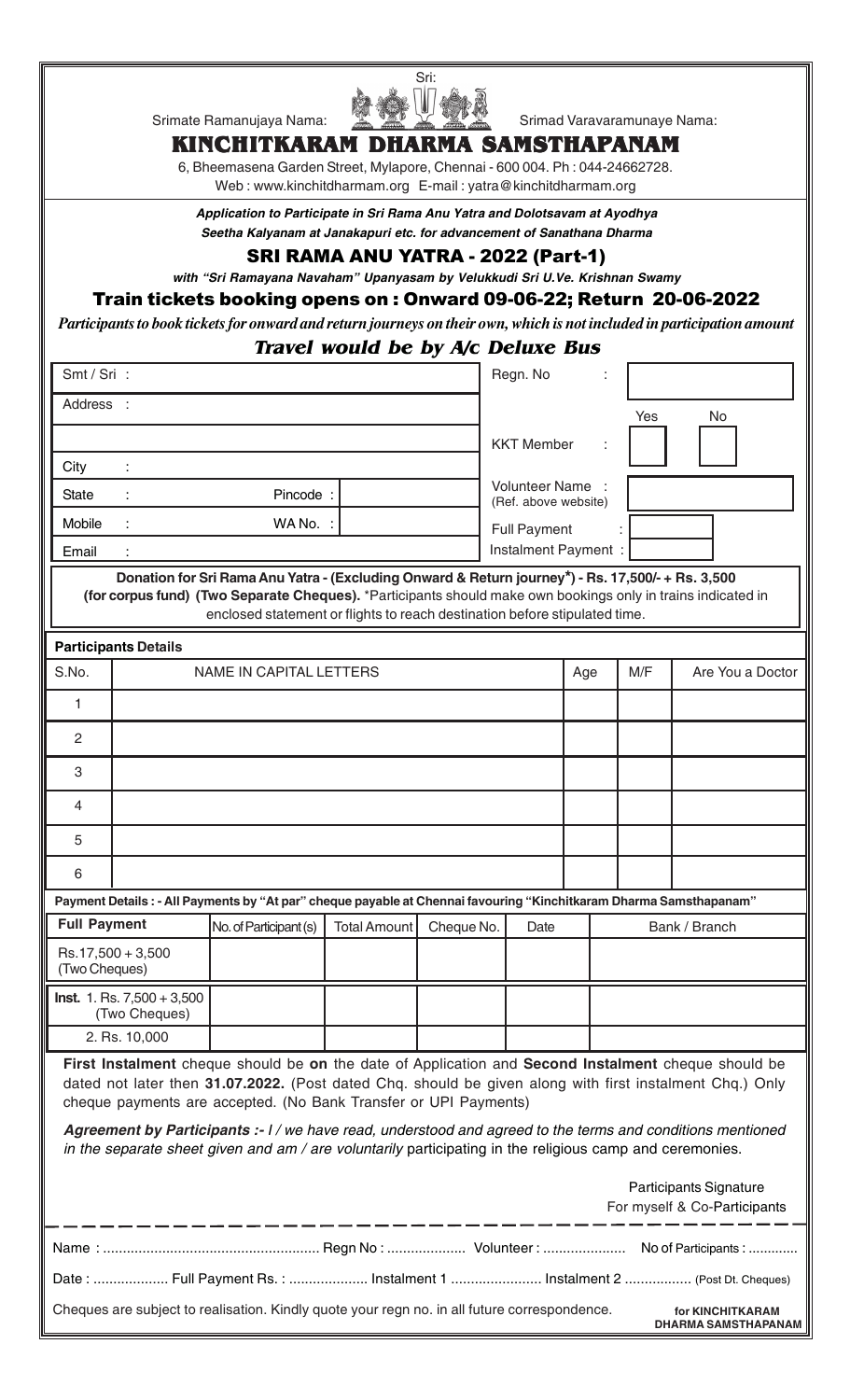

# **KINCHITKARAM DHARMA SAMSTHAPANAM**

6, Bheemasena Garden Street, Mylapore, Chennai - 600 004. Ph : 044-24662728. Web : www.kinchitdharmam.org E-mail : yatra@kinchitdharmam.org

# **Donation for Corpus Fund**

To : Date : ............................

The Trustees

KINCHITKARAM DHARMA SAMSTHAPANAM

6, Bheemasena Garden Street,

Mylapore, Chennai - 600 004.

Sir,

I / We, having come to know of the objectives and proposed activites of the Kinchitkaram Dharma Samsthapanam voluntarily wish to donate (Rs.3500/- Each) Rs........................................ (Rupees .............................................................................................................. only) towards corpus fund.

## **Details of Donor**

| S.No | <b>Name of Donor</b> | Mobile No. | PAN or Aadhaar No. |
|------|----------------------|------------|--------------------|
| .,   |                      |            |                    |
| 2.   |                      |            |                    |
| 3.   |                      |            |                    |
| 4.   |                      |            |                    |
| 5.   |                      |            |                    |
| 6.   |                      |            |                    |

Cheque / DD No ............................. Date .......................... Bank / Branch Name .............................

Amount Rs. ........................................../-

Signature of Donor(s)

| <b>Acknowledgement</b> |
|------------------------|
|------------------------|

For **KINCHITKARAM DHARMA SAMSTHAPANAM**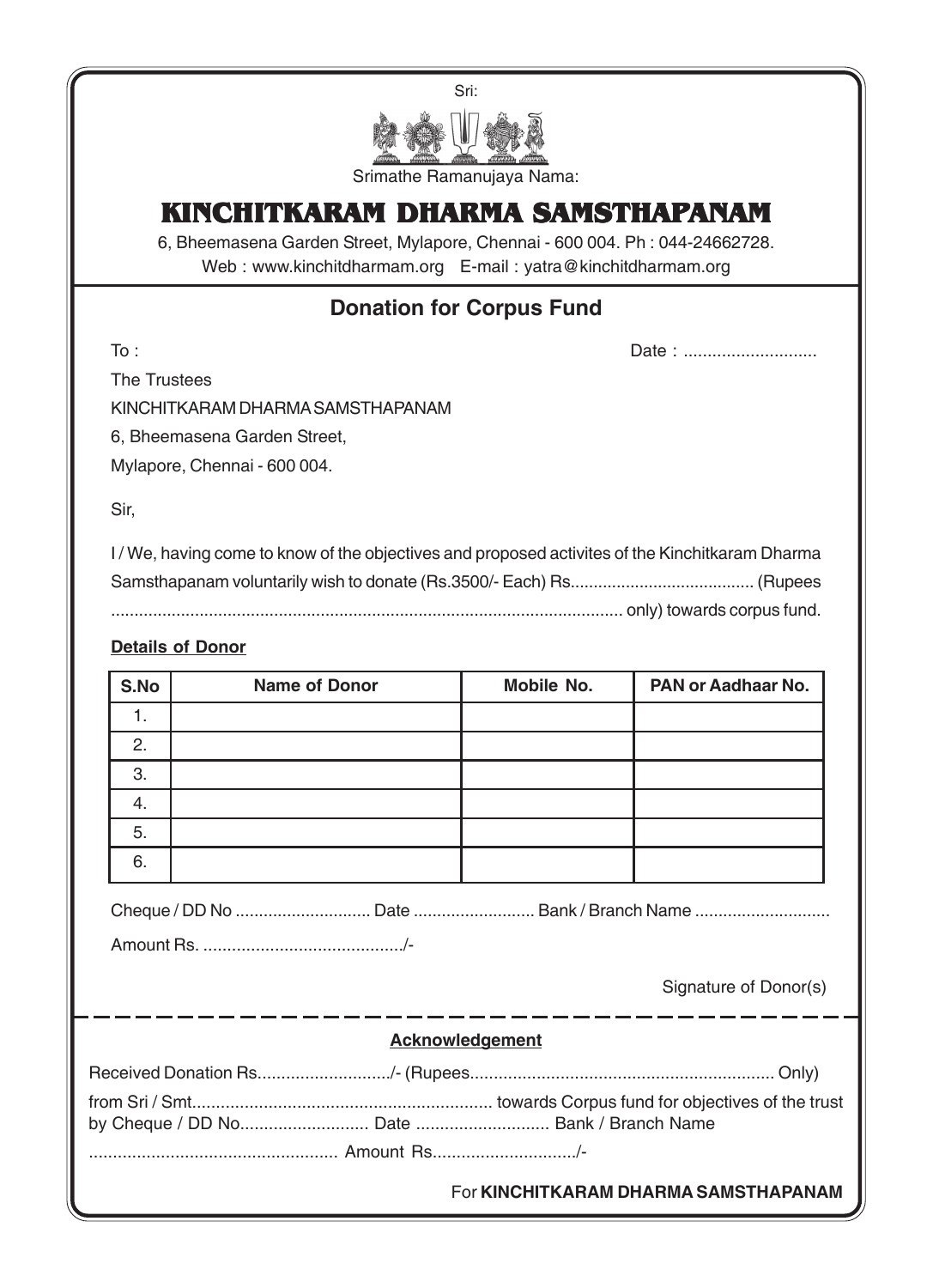#### Sri:

## **"SRI RAMA ANU YATRA - 2022 (PART-1)"**

### **TERMS AND CONDITIONS**

- **1. Yatra registrations shall be done from on 1st June to 31st July, subject to filling of yatrikas limit fixed by trust.**
- **2. Children below 3 Years of age FREE (No Seat is allowed in Bus)**
- 3. All participants must carry **Double Vaccination Covid Certificate** and at least one Govt. issued photo ID like Aadhar card, Voter ID, PAN card, Driving Licence
- 4. Cost includes travel from respective pick up point, place of visits of yatra till respective drop point, accomodation and food. Further, Sthala Mahatmiyam book, ID card & Bag will also be given.
- 5. Participant should consult the Doctor for the fitness to take part in this yatra, which involves long travel.
- 6. Participant has to arrange onward journey and return journey on their own either by train or flight to reach the designated pick up & drop railway stations & Airports.
- **7. Onward pickup: "Participants reaching from any different destinations should reach either Kanpur or Jhansi stations at the arrival timings specified in here".**
- **8. Return drop: "Participants reaching to any different destinations should note that they will be dropped either at Satna & Jhansi stations at the departure timings specified here. Book the trains accordingly".**
- **9. Preferred Onward and Return trains are listed here.**
- **10. PARTICIPANTS SHOULD BOOK TICKETS ONLY IN THE TRAINS AS PER ENCLOSED LIST.**
- 11. Participants preferring ONWARD FLIGHT JOURNEY should note that they will be picked up in two batches between 4pm to midnight on 8 Oct from Kanpur and Lucknow Airports.
- 12. Participants preferring RETURN FLIGHT JOURNEY should note that they will be dropped in two batches between 6pm to midnight on 19 Oct at Jabalpur and Prayagraj Airports. So, safely book the flights departing on 20 Oct, considering check in time.
- **13. Participants should give their onward & return (both train/ flight) journey details (in the table below) to Mylapore trust office on or before 31 August, either directly in person or through volunteer or by mail to yatra@kinchitdharmam.org.**
- **14. "Sri Ramayana Navaham" will conclude approximately at 1.00pm on 19 Oct at Agastya Ashram (Chitrakoot).**
- **15. Bus, Accomodation allocations will be made in the sequence of yatra registrations received by trust.**
- 16. Participants will not get individual room either to individual or to their family alone. Kindly note that they should share the rooms with others in this yatra.
- 17. This yatra involves long bus travel. Hence kindly note that participants should change their seat rows rotationally every day.
- 18. **Cancellation Policy :** Prior to 31-7-2022 100% Refund / Between 01-8-2022 and 31-8-2022 75% Refund / Between 1-9-2022 and 30-9-2022 - 50% Refund / No Refund after 01-10-2022.
- **19. Onward and return journey details shall be provided starting from 25th Jun 2022 up to 31st Jul 2022. Online applicants to provide information directly in online. Manual applicants to provide details either through volunteer or in-person at trust office or through email at yatra@kinchitdharmam.org The application shall not be processed if the travel details are not provided within 31st Jul 2022.**
- **20. The second installment as early as possible within the deadline mentioned, as the application shall be processed only after receiving that payment.**
- **21. Trust reserves the right to accept or reject any application.**
- **22. Yatra commencement is subject to COVID RESTRICTION ENFORCEMENT BY GOVT.**

### **ONWARD JOURNEY DETAILS**

| S.No. | Name of Participants | Train / Flight<br>No. | Arriving by<br>(Train at Jhansi / Kanpur)<br>(Lucknow / Kanpur Airport) | Arrival Date /<br>Time |  |
|-------|----------------------|-----------------------|-------------------------------------------------------------------------|------------------------|--|
|       |                      |                       |                                                                         |                        |  |
|       |                      |                       |                                                                         |                        |  |
|       |                      |                       |                                                                         |                        |  |

### **RETURN JOURNEY DETAILS**

| S.No. | Name of Participants | Train / Flight<br>No. | Departing from<br>(Satna / Jhansi Rly. Station)<br>(Jabalpur / Prayagraj Airport) | Departure Date /<br>Time |
|-------|----------------------|-----------------------|-----------------------------------------------------------------------------------|--------------------------|
|       |                      |                       |                                                                                   |                          |
|       |                      |                       |                                                                                   |                          |
|       |                      |                       |                                                                                   |                          |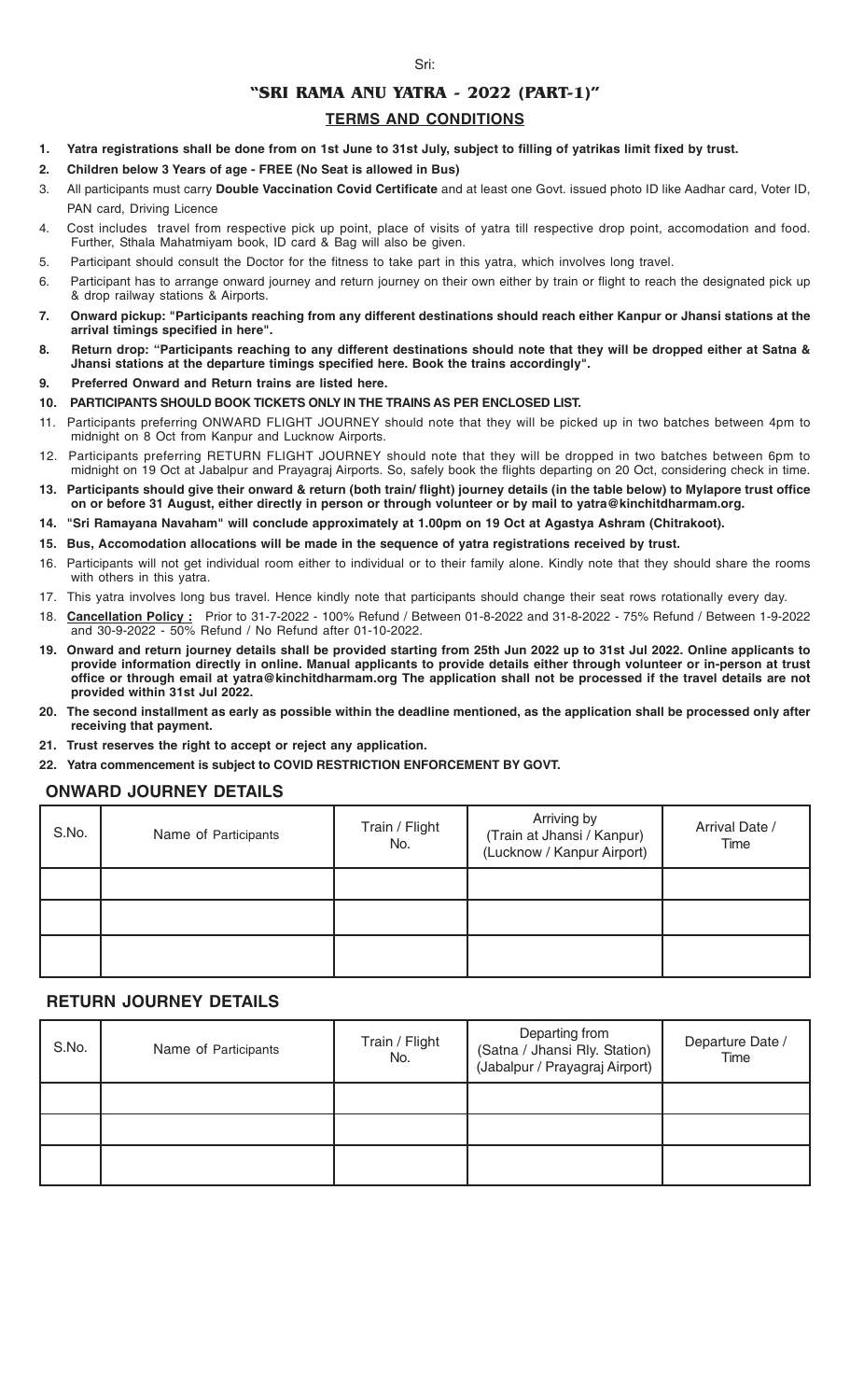# "SRI RAMA ANU YATRA" - 2022 (Part-1) - ONWARD TRAIN JOURNEY

| <b>TRAIN NO.</b> | <b>TRAIN NAME</b>       | <b>DOJ</b>                                                 | <b>DEP STN</b>           | <b>DEP TIME</b>                                                                                                                                                                         | <b>ARR DATE</b> | <b>ARR STN</b>       | <b>ARR TIME</b> |  |
|------------------|-------------------------|------------------------------------------------------------|--------------------------|-----------------------------------------------------------------------------------------------------------------------------------------------------------------------------------------|-----------------|----------------------|-----------------|--|
|                  |                         | CHENNAI, PONDY, TIRUNELVELI, MADURAI AND TRICHY PASSENGERS |                          |                                                                                                                                                                                         |                 |                      |                 |  |
| 12615            | GT                      | 07-10-2022                                                 | MAS (CHENNAI)            | 18.50HRS.                                                                                                                                                                               | 08-10-2022      | <b>VGLB (JHANSI)</b> | 22.55HRS.       |  |
| 12621            | <b>TN</b>               | 07-10-2022                                                 | <b>MAS (CHENNAI)</b>     | 22.00HRS.                                                                                                                                                                               | 09-10-2022      | <b>VGLB (JHANSI)</b> | 00.50HRS.       |  |
| 12433            | <b>RAJDHANI</b>         | 07-10-2022                                                 | MAS (CHENNAI)            | 06.05HRS.                                                                                                                                                                               | 08-10-2022      | <b>VGLB (JHANSI)</b> | 05.20HRS.       |  |
| 12269            | <b>DURONTO</b>          | 07-10-2022                                                 | MAS (CHENNAI)            | 06.35HRS.                                                                                                                                                                               | 08-10-2022      | <b>VGLB (JHANSI)</b> | 05.30HRS.       |  |
| 12611            | <b>GARIB RATH</b>       | 08-10-2022                                                 | MAS (CHENNAI)            | 06.00HRS.                                                                                                                                                                               | 09-10-2022      | <b>VGLB (JHANSI)</b> | 05.20HRS.       |  |
| <b>TRAIN NO.</b> | <b>TRAIN NAME</b>       | <b>DOJ</b>                                                 | <b>DEP STN</b>           | <b>DEP TIME</b>                                                                                                                                                                         | <b>ARR DATE</b> | <b>ARR STN</b>       | <b>ARR TIME</b> |  |
|                  |                         |                                                            |                          |                                                                                                                                                                                         |                 |                      |                 |  |
| 12522            | <b>RAPTISAGAR</b>       | 07-10-2022                                                 | CBE (COIMBATORE)         | 15.25HRS.                                                                                                                                                                               | 09-10-2022      | CNB (KANPUR)         | 08.30HRS.       |  |
| 12522            | <b>RAPTISAGAR</b>       | 07-10-2022                                                 | ED (ERODE)               | 17.05HRS.                                                                                                                                                                               | 09-10-2022      | CNB (KANPUR)         | 08.30HRS.       |  |
| 12522            | <b>RAPTISAGAR</b>       | 07-10-2022                                                 | SA (SALEM)               | 18.05HRS.                                                                                                                                                                               | 09-10-2022      | CNB (KANPUR)         | 08.30HRS.       |  |
| <b>TRAIN NO.</b> | <b>TRAIN NAME</b>       | <b>DOJ</b>                                                 | <b>DEP STN</b>           | <b>DEP TIME</b>                                                                                                                                                                         | <b>ARR DATE</b> | <b>ARR STN</b>       | <b>ARR TIME</b> |  |
|                  |                         |                                                            |                          |                                                                                                                                                                                         |                 |                      |                 |  |
| 12649            | <b>SAMPARK KRANTI</b>   | 07-10-2022                                                 | YPR (YESAVANTHPUR)       | 12.45HRS.                                                                                                                                                                               | 09-10-2022      | <b>VGLB (JHANSI)</b> | 02.40HRS.       |  |
| 12627            | <b>KARNATAKA EXP</b>    | 07-10-2022                                                 | SBC (BANGALORE)          | 19.20HRS.                                                                                                                                                                               | 09-10-2022      | <b>VGLB (JHANSI)</b> | 02.50HRS.       |  |
| 22691            | <b>RAJDHANI EXP</b>     | 07-10-2022                                                 | SBC (BANGALORE)          | 20.00HRS.                                                                                                                                                                               | 09-10-2022      | <b>VGLB (JHANSI)</b> | 00.15HRS.       |  |
| <b>TRAIN NO.</b> | <b>TRAIN NAME</b>       | <b>DOJ</b>                                                 | <b>DEP STN</b>           | <b>DEP TIME</b>                                                                                                                                                                         | <b>ARR DATE</b> | <b>ARR STN</b>       | <b>ARR TIME</b> |  |
|                  |                         |                                                            |                          |                                                                                                                                                                                         |                 |                      |                 |  |
| 12723            | <b>TELENGANA EXP</b>    | 08-10-2022                                                 | HYB (HYDERABAD)          | 06.00HRS.                                                                                                                                                                               | 09-10-2022      | <b>VGLB (JHANSI)</b> | 01.15HRS.       |  |
| 22691            | <b>RAJDHANI EXP</b>     | 08-10-2022                                                 | <b>SC (SECUNDERABAD)</b> | 07.15HRS.                                                                                                                                                                               | 09-10-2022      | <b>VGLB (JHANSI)</b> | 00.15HRS.       |  |
| 12649            | <b>SAMPARK KRANTI</b>   | 08-10-2022                                                 | <b>KCG (KACHEGUDA)</b>   | 08.20HRS.                                                                                                                                                                               | 09-10-2022      | <b>VGLB (JHANSI)</b> | 02.40HRS.       |  |
| <b>TRAIN NO.</b> | <b>TRAIN NAME</b>       | <b>DOJ</b>                                                 | <b>DEP STN</b>           | <b>DEP TIME</b>                                                                                                                                                                         | <b>ARR DATE</b> | <b>ARR STN</b>       | <b>ARR TIME</b> |  |
|                  |                         |                                                            |                          |                                                                                                                                                                                         |                 |                      |                 |  |
| 20103            | LTT GKP EXP             | 08-10-2022                                                 | LTT (LOKMANYA TILAK)     | 05.20HRS.                                                                                                                                                                               | 09-10-2022      | CNB (KANPUR)         | 03.35HRS.       |  |
| 12534            | <b>PUSHPAK EXP</b>      | 08-10-2022                                                 | <b>CSMT (MUMBAI)</b>     | 08.25HRS.                                                                                                                                                                               | 09-10-2022      | CNB (KANPUR)         | 06.50HRS.       |  |
| <b>TRAIN NO.</b> | <b>TRAIN NAME</b>       | <b>DOJ</b>                                                 | <b>DEP STN</b>           | <b>DEP TIME</b>                                                                                                                                                                         | <b>ARR DATE</b> | <b>ARR STN</b>       | <b>ARR TIME</b> |  |
|                  |                         |                                                            |                          |                                                                                                                                                                                         |                 |                      |                 |  |
| 15657            | <b>BRAHMAPUTRA EXP</b>  | 08-10-2022                                                 | DLI (DELHI)              | 23.45HRS.                                                                                                                                                                               | 09-10-2022      | CNB (KANPUR)         | 05.30HRS.       |  |
| 22428            | <b>ANUVART EXP</b>      | 08-10-2022                                                 | ANVT (ANAND VIHAR)       | 23.50HRS.                                                                                                                                                                               | 09-10-2022      | CNB (KANPUR)         | 05.20HRS.       |  |
| 12452            | <b>SHRAM SAKTHI EXP</b> | 08-10-2022                                                 | <b>NDLS (NEW DELHI)</b>  | 23.55HRS.                                                                                                                                                                               | 09-10-2022      | CNB (KANPUR)         | 06.00HRS.       |  |
|                  |                         |                                                            |                          | <b>COIMBATORE, ERODE AND SALEM PASSENGERS</b><br><b>BANGALORE AND MYSORE PASSENGERS</b><br>HYDERABAD AND SECUNDERABAD PASSENGERS<br><b>MUMBAI PASSENGERS</b><br><b>DELHI PASSENGERS</b> |                 |                      |                 |  |

Yatris coming from **PONDY, TIRUNELVELI, MADURAI AND TRICHY Pls. Book train of your convenience to reach Chennai**